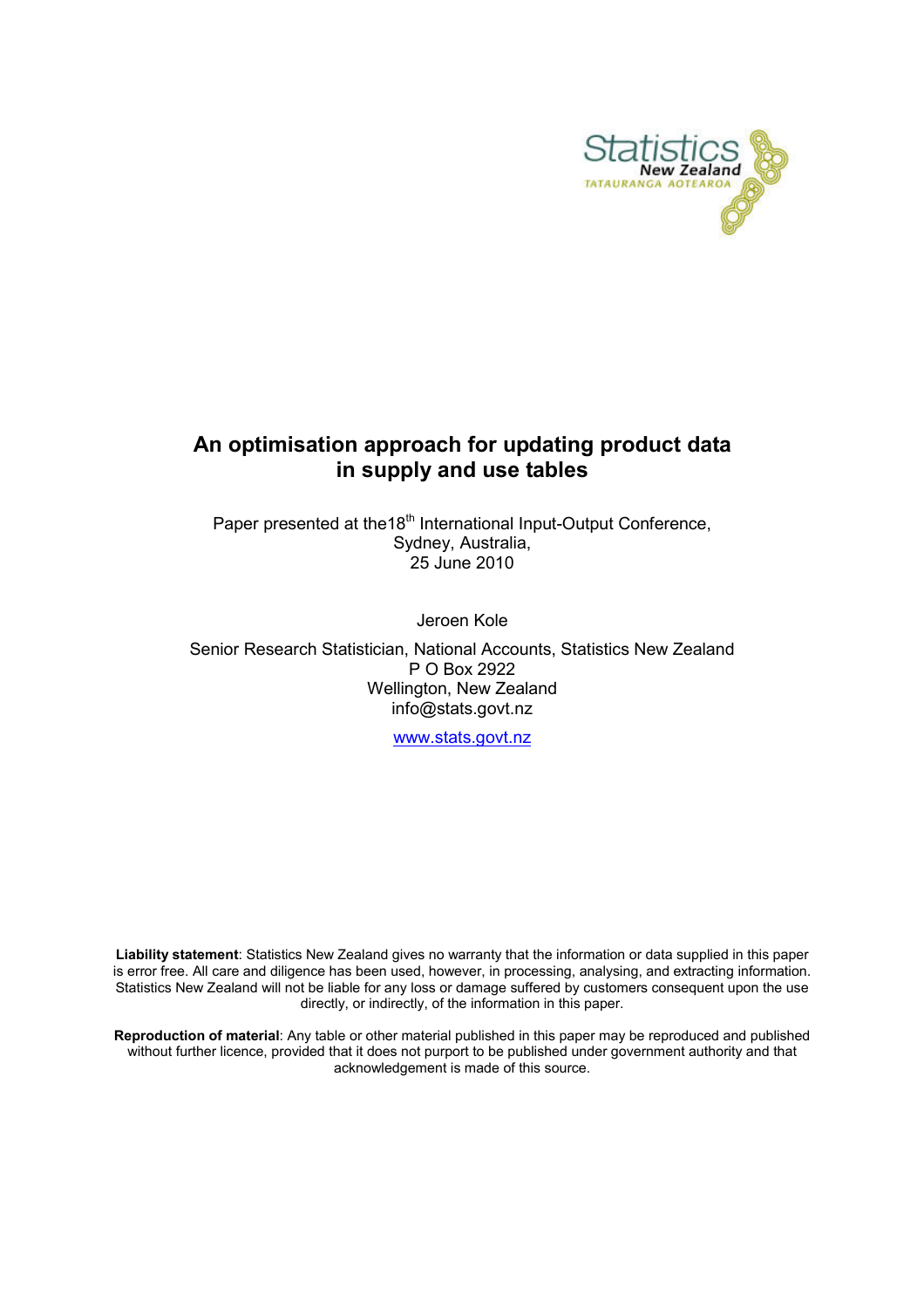# Abstract

This paper presents an optimisation approach for updating product breakdowns in a supply and use balancing process. Statistics New Zealand applies a supply and use framework in the National Accounts system to balance the annual current price production and expenditure estimates of gross domestic product. A new range of specific data collections has provided an update of input and output product breakdowns by industry. A linear programming approach has successfully supported the comprehensive and controlled introduction of the new data in the balancing process.

# 1 Introduction

.

This paper presents a linear optimisation model for supporting the large-scale update of product breakdowns in the supply and use framework in the New Zealand System of National Accounts (NZSNA).

The NZSNA is a national accounting framework based on an international standard, the System of National Accounts (Inter-Secretariat Working Group on National Accounts, 1993). According to this international standard, Statistics New Zealand applies a supply and use framework to confront and reconcile the annual current price production and expenditure estimates of gross domestic product (GDP). This framework is a powerful statistical and analytical tool used to balance the flow of goods and services (products) in the New Zealand economy. The accounts are balanced when for all industries total inputs equal total outputs, and for products when total supply equals total demand. As a result, the statistical discrepancy between the current price measures of GDP is zero in the years for which balancing has been carried out.

The supply and use framework improves the quality of both the current and constant price GDP series through data confrontation, and also provides a wealth of additional information. The balanced accounts provide a benchmark for the annual national accounts in following years, for quarterly estimates of GDP, and for other publications like the Tourism Satellite Account.

The framework requires detailed product breakdowns for inputs and outputs of industries. In the past in New Zealand, these were based on periodic industry censuses, and other sources. A change in the data collection strategy has resulted in detailed product data by industry being collected over the period 2003–2008. Some of the newly available product data has been used in the manual balancing process for the annual accounts of the 2003– 2005 March years. The full set of new product data has been introduced in the balancing process for the accounts of the 2006 and 2007 March years.<sup>1</sup> Given time and resource constraints, the challenge was to find an effective and efficient approach to make the data fitfor-purpose for the 2006 and 2007 March years and remove inconsistencies.

A variety of techniques for updating and balancing input-output tables are discussed in the input-output literature. Two prominent numerical approaches are so-called RAS biproportional scaling methods and mathematical optimisation methods.<sup>2</sup> Constrained optimisation methods can handle inconsistent and conflicting external data.

 1 Annual accounts for the 2006 and 2007 March years have been published in November 2009. Detailed supply and use tables are not published annually.

 $2$  The RAS procedure (RAS) is named after the typical sequence of matrices. The matrix to be updated (A) is pre-multiplied with a diagonal matrix of row factors of correction (R) and post-multiplied with a diagonal matrix of column factors of correction (S) (European Commission, 2008, p451).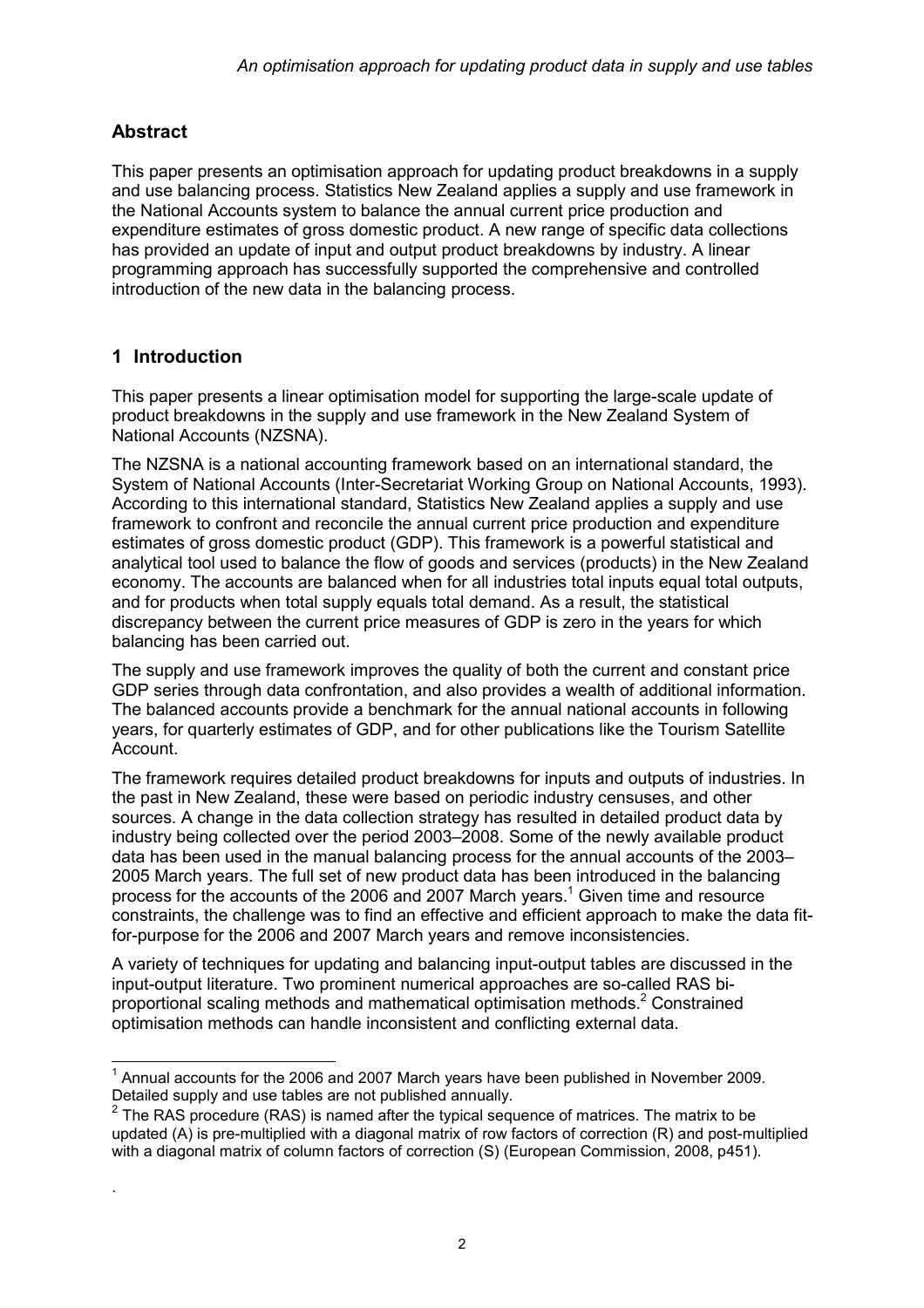Recently a RAS-type method (KRAS) has been developed which is also able to find compromise solutions for conflicting external data (Lenzen, Gallego, & Wood, 2009).

Statistics NZ applies a modified RAS procedure in the end phase of the supply and use balancing process. However, to support the large-scale introduction of new and potentially conflicting product data in an earlier phase of the balancing process, we have developed and implemented a specific optimisation approach. The resulting balancing process is a combination of automated procedures and manual interventions.

In section 2 we introduce a simplified supply and use framework, followed by an overview of the balancing process in the NZSNA. The change in the data collection strategy is described in section 3. We then present the optimisation model (section 4), the integration in the balancing process including some results (section 5), and our conclusion (section 6).

# 2 The supply and use framework and the balancing process

For the purpose of this paper it is sufficient to introduce a simplified supply and use framework (section 2.1). We then give a general overview of the supply and use balancing process in the NZSNA (section 2.2).

### 2.1 A simplified supply and use framework

The supply and use tables are a matrix representation of industry production accounts, goods and services accounts and generation of income accounts. A simplified supply and use framework is presented in the figure below. $3$ 

| Figure 1: A simplified supply and use framework (*)                            |                                                                         |                                      |  |                      |                                                                                      |                                                                   |  |  |  |  |  |
|--------------------------------------------------------------------------------|-------------------------------------------------------------------------|--------------------------------------|--|----------------------|--------------------------------------------------------------------------------------|-------------------------------------------------------------------|--|--|--|--|--|
| <b>Supply</b>                                                                  |                                                                         |                                      |  | Use                  |                                                                                      |                                                                   |  |  |  |  |  |
|                                                                                |                                                                         |                                      |  |                      |                                                                                      |                                                                   |  |  |  |  |  |
|                                                                                | Output by<br><i>industries</i>                                          | <b>Imports</b>                       |  |                      | <b>Industry</b><br>purchases                                                         | Final<br>demands                                                  |  |  |  |  |  |
| Output by<br>products                                                          | Goods<br>and<br>services<br>produced<br>by each<br>domestic<br>industry | Product<br>composition<br>of imports |  | Products<br>consumed | Intermediate<br>consumption<br>by each<br>industry to<br>produce their<br>own output | Value of<br>products<br>going to<br>final<br>demand<br>categories |  |  |  |  |  |
|                                                                                |                                                                         |                                      |  | Primary<br>inputs    | Value added<br>components<br>of each<br>industry                                     |                                                                   |  |  |  |  |  |
| (*) Matrix representation with row and column headers in <i>italics font</i> . |                                                                         |                                      |  |                      |                                                                                      |                                                                   |  |  |  |  |  |

Total supply consists of domestic supply and imports. In figure 1, the supply table shows product groups produced by each domestic industry. The diversity of outputs in many

 3 For a more detailed description of a supply and use framework, see for example (European Commission, 2008).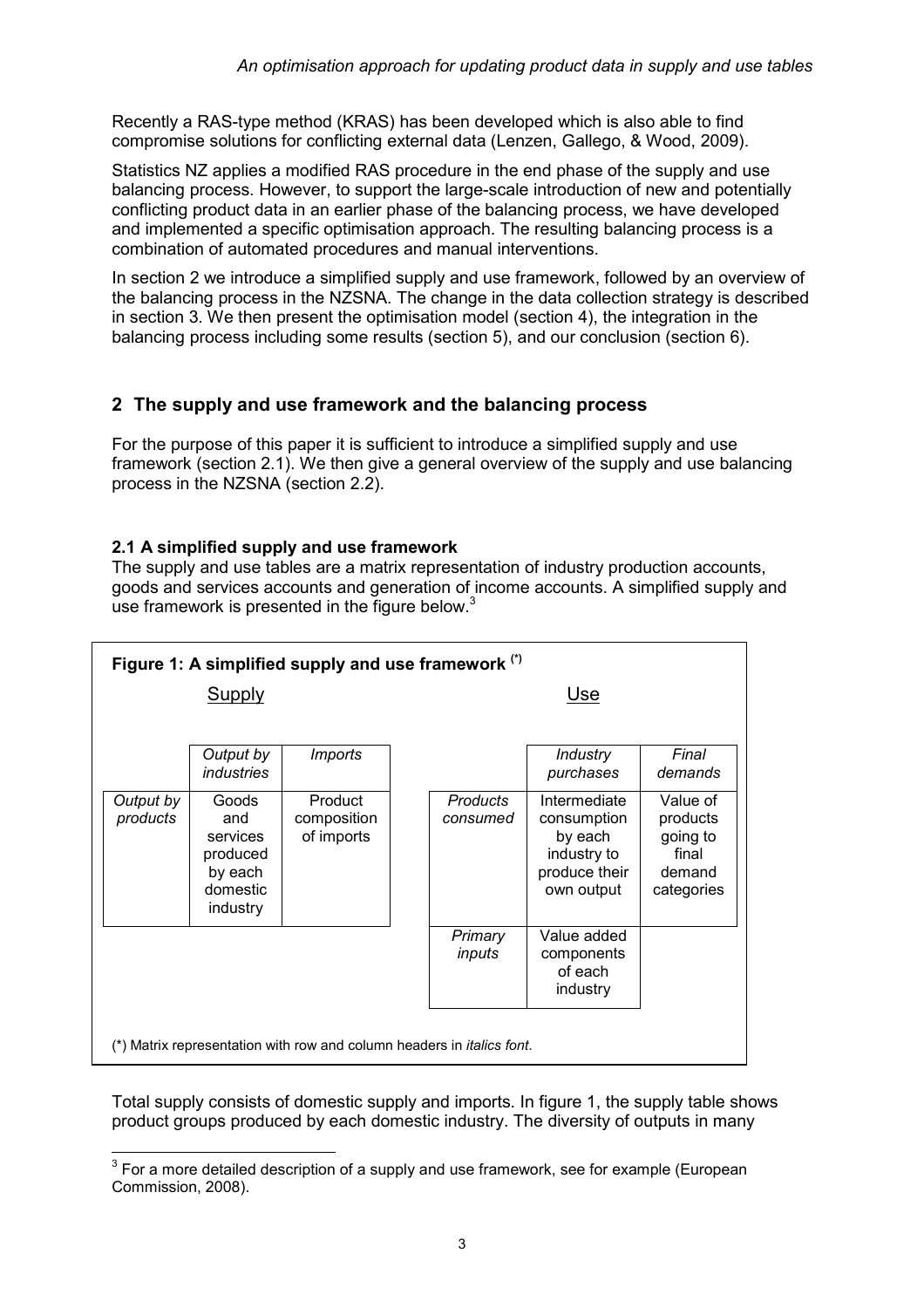industries (the industry product mix) is expressed in the columns. The rows represent the range of industries producing each product. The imports column in the supply table contains the product composition of imported goods and services.

The use table rows present the disposition of locally produced and imported products between industries' use as intermediate consumption and by final demand categories (e.g. final consumption, capital formation, exports). The columns show the composition of inputs by each industry, that is intermediate consumption and primary inputs (value added components like compensation of employees, operating surplus etc). Also included in the use table is the product composition of final demand categories.

In a balanced system, total inputs equal total outputs for each industry. Value added for each industry is the difference between domestic output and intermediate use of that industry. The supply and use of a product are balanced when domestic supply plus imports equal intermediate use plus final use of this product.

The working level in the Statistics NZ supply and use framework contains about 115 industries and 320 products.<sup>4</sup>

### 2.2 The balancing process

In the NZSNA, the process of reconciling the current price annual accounts has four stages:

- Industry and product analysis
- Manual supply and use balancing
- Automated balancing
- Final balancing

In preparing the initial industry production accounts, survey and other collected data are analysed and evaluated against alternative data sources, previous years' data, and real world events. Adjustments are made if the relevant industry totals are inconsistent with other information considered to be more reliable. An industry production account must always balance such that the sum of intermediate consumption and value added equals output. At this stage in the balancing process, the focus is on production account totals.

Similar to the production accounts for industries, totals for final demand categories are estimated and product analysis then compiled.

Itemisations of industry and final demand totals are reordered into product accounts. For the initial industry product breakdowns of domestic supply and intermediate use, proportions from the latest balanced year are applied.<sup>5</sup> The product accounts are unbalanced at this stage, as supply and use of products are not equal.

The imbalance may be the result of four possible factors:

- Inherent statistical differences in the data source relating to coverage, valuation, and timing. The differences occur because of the independence of estimates for production and final demand, using a variety of sources across different time periods in some cases.
- Inconsistent coding of products because of imprecise descriptions in data sources.
- Use of incorrect margins. The values in the product accounts are re-calculated in producers' prices, by removing Goods and Services Tax (GST) and retail and wholesale

 4 Industries are classified according to the Australian New Zealand Standard Industry Classification 1996 (ANZSIC 1996). Industries are further split into a sector of ownership (private, local or central government) and into market or non-market production group. For products, the classification being used is based on the Australian New Zealand Standard Commodity Classification 1996.

<sup>&</sup>lt;sup>5</sup> Values reflecting these proportions are replaced with 'optimised' values from the linear program which we present in section 4.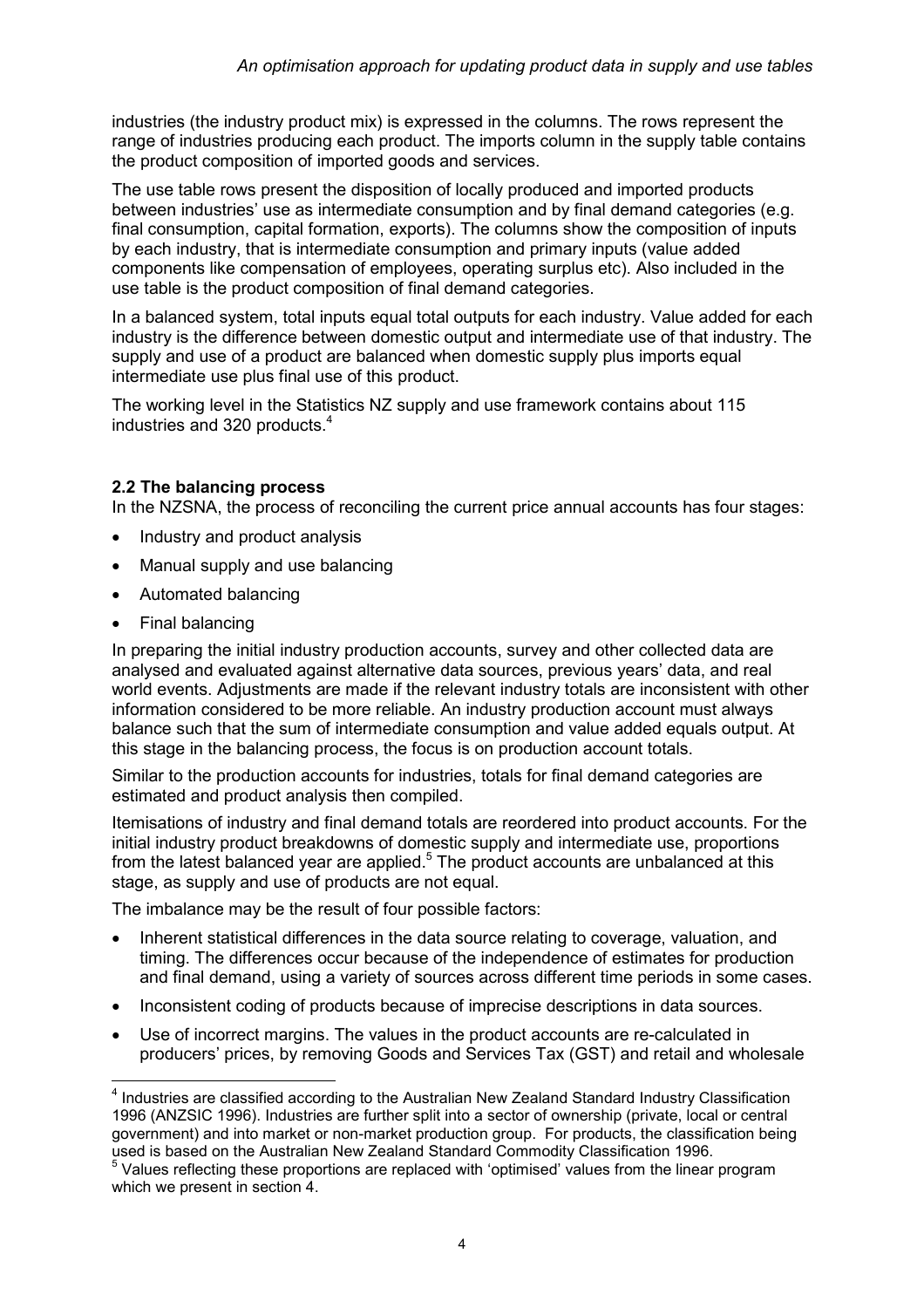margins. The sources for the margin proportions used in this re-calculation are distribution industry surveys and information from previous years' balancing process.<sup>6</sup>

Sampling errors at all stages of data collection.

The manual balancing phase involves a variety of tasks and techniques: (i) analysts investigate data sources of supply and use for unbalanced products and their related products; (ii) new proportions for the input or output product mix of industries are calculated after investigating the balances of related products; and (iii) industry totals or final demand values are revisited and adjusted where necessary.

Manual balancing requires knowledge of the strengths and weaknesses of the data sources that feed the supply and use system. It is also an interactive (team) process, because balancing adjustments for one product can impact on the work done by other analysts. Priorities for the balancing work are based on targeted tolerances.

When all product imbalances are within acceptable limits the product and industry data undergo an automated balancing process, whereby all products are completely balanced. Although industry accounts may change marginally, they remain balanced throughout the process. The automated balancing process that is used is a modified RAS iteration procedure. Data that is considered of better quality can be 'locked'. The balancing process only affects the other data.

In the final balancing phase, analysis and checks on the full set of current price annual accounts could reveal a few remaining (consistency) problems, which are manually corrected.

In recent years until 2008, two years were balanced at a time, and every year was balanced twice. For example in the November 2008 National Accounts release, Statistics NZ published the final balanced accounts for the March year 2004, the (first) balanced accounts for 2005, and provisional (non-balanced and less detailed) results for the 2006–2008 March years. From 2009, timeliness was improved by balancing three years. In November 2009 we have published balanced current price accounts for 2005 (final balanced), 2006, and 2007.

# 3 Change in the data collection strategy

Since 1990/91, Statistics NZ has been using a supply and use framework annually. In essence, the levels and detailed product structure of the industry and expenditure accounts in the supply and use model were based on the latest inter-industry (input-output) study, updated where possible using more up-to-date data to reflect changes in the economy over time. This resulted in an annual series of balanced GDP accounts, based on the latest interindustry benchmark. The data for product breakdowns was mainly collected via periodic industry censuses, the Annual Enterprise Survey, tax data, the Producers Price Index, and company reports. For general or composite items of expenditure, standard breakdowns were used. Although new product information was used when available, this was largely restricted to key industries when product changes were known to be occurring. By and large, the product breakdown for most industries was strongly influenced by the historical benchmark proportions.

After publication of the 1995/96 inter-industry study in 2001, a new input-output strategy was introduced. New and additional data normally incorporated in the periodic benchmark interindustry study is now progressively introduced directly in the annual supply and use

end on the core system of NZSNA, balancing takes place on a producers' price basis. Published supply be  $6$  In the core system of NZSNA, balancing takes place on a producers' price basis. Published supply and use tables have a basic price valuation. The difference is formed by taxes less subsidies on products. For definitions of these valuation bases, see for example European Commission (2008, pp91–92).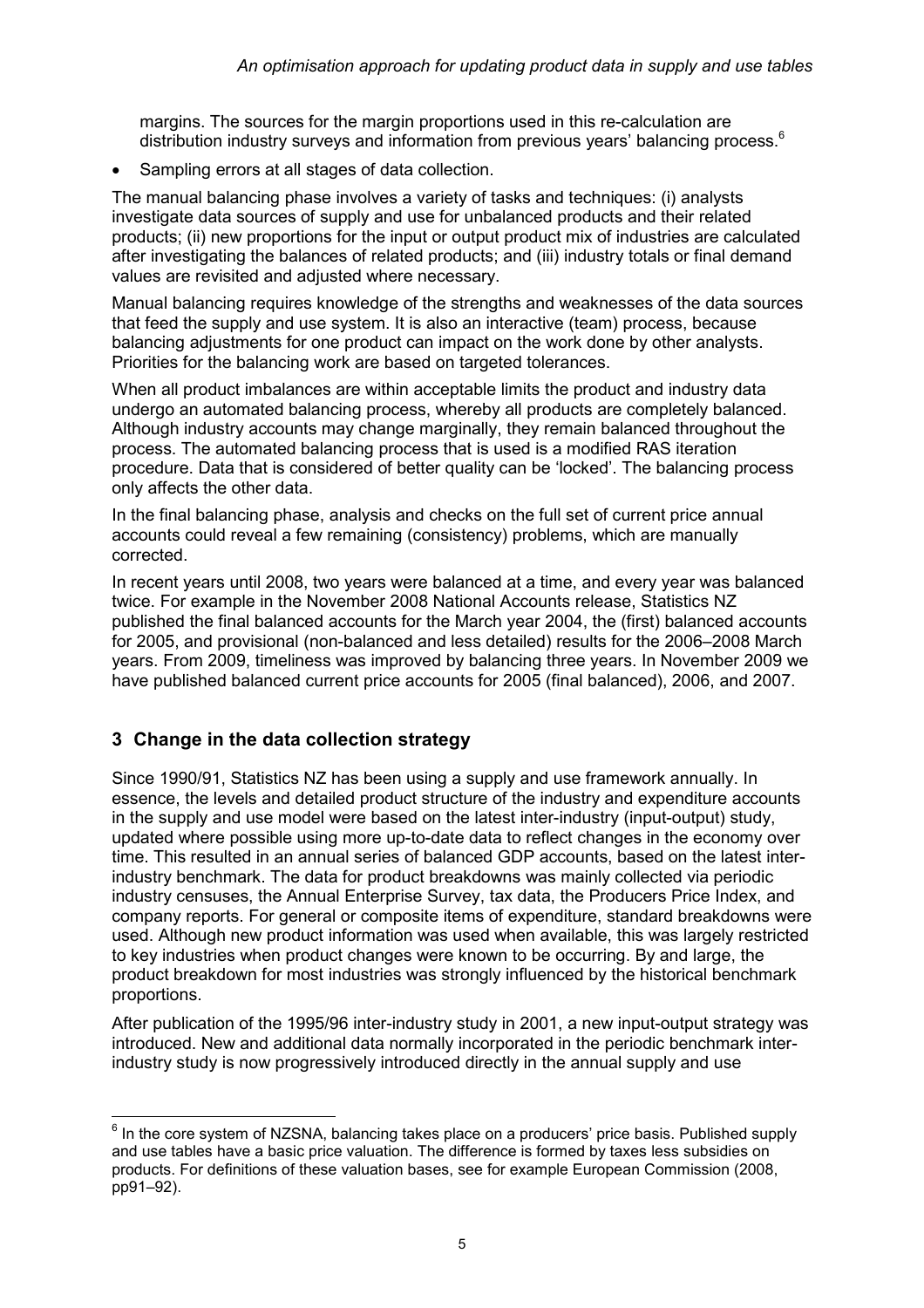framework. As a consequence, the annual supply and use framework will have a similar quality status as an existing (five-yearly) inter-industry benchmark.

The new approach drives, and is supported by, a revised economic data collection strategy. Periodic industry censuses have ceased. These have been replaced by an expanded Annual Enterprise Survey, which collects similar financial data, but in less detail. The product data previously collected in the industry censuses is now collected via a new range of specific collections. For this, the Commodity Data Collection (CDC) programme was established. The strategy has changed from data collection for periodical benchmarks about every five years to a rolling process of collecting and incorporating updated information.

The primary vehicle for collecting income and expenditure details is a CDC survey, tailored to the specifications of each individual industry. The collection period for the first CDC programme was from 2003 to 2008.<sup>7</sup> The approved total sample size for the combined CDC surveys was 3,500 enterprises. Data for about 110 industries has been collected.

The product information collected in the CDC programme meets the needs of two key uses: (i) the supply and use tables in the national accounts; and (ii) the suite of industry producer price indexes (PPI's for inputs and outputs) produced by Statistics NZ. The PPI's (or their sub-indexes) are also used as deflators in the calculation of chain-volume measures of GDP.

The National Accounts team was involved in the CDC programme by providing specifications and priorities and reviewing samples, survey forms, and final results.

## 4 An optimisation approach to support the introduction of the new product mix

In this section we describe the basic idea for the optimisation approach and present the mathematical formulation of the linear program.

### 4.1 The basic idea for the optimisation model

The product breakdowns from the CDC programme, as they became available, were used as an additional data source in the manual supply and use balancing process for the 2003– 2005 March years. However, the comprehensive introduction of CDC results, while manually balancing the 2006 and 2007 March years, would have involved a very complex and resource intensive process to remove data inconsistencies. Therefore, a (semi-)automated approach was developed and implemented.

Section 2.2 described that the manual balancing process starts with the input and output product structure from the latest balanced year. The idea for the optimisation approach presented here is to replace the product structure for the latest balanced year with a product mix better reflecting the new information from the comprehensive CDC results. The improved starting point for manual balancing comes from a re-allocation of detailed sales and intermediate expenditure values in the latest balanced year data. This re-allocation takes place via constrained optimisation.

As mentioned earlier, the CDC programme has mainly collected detailed information on sales of goods and services and expenditure on intermediate inputs. The CDC programme does not cover all domestic supply and intermediate use in the simplified supply and use framework presented in section 2.1. For example, production for own final use is part of domestic supply and changes in the value of raw material inventories have impact on intermediate use. However, for the presentation of the optimisation model we neglect these items. Also, the value added components don't play a role in our specific optimisation model.

 $\frac{7}{7}$ A next (five-to-six-year) cycle of a product data collection programme has not started yet.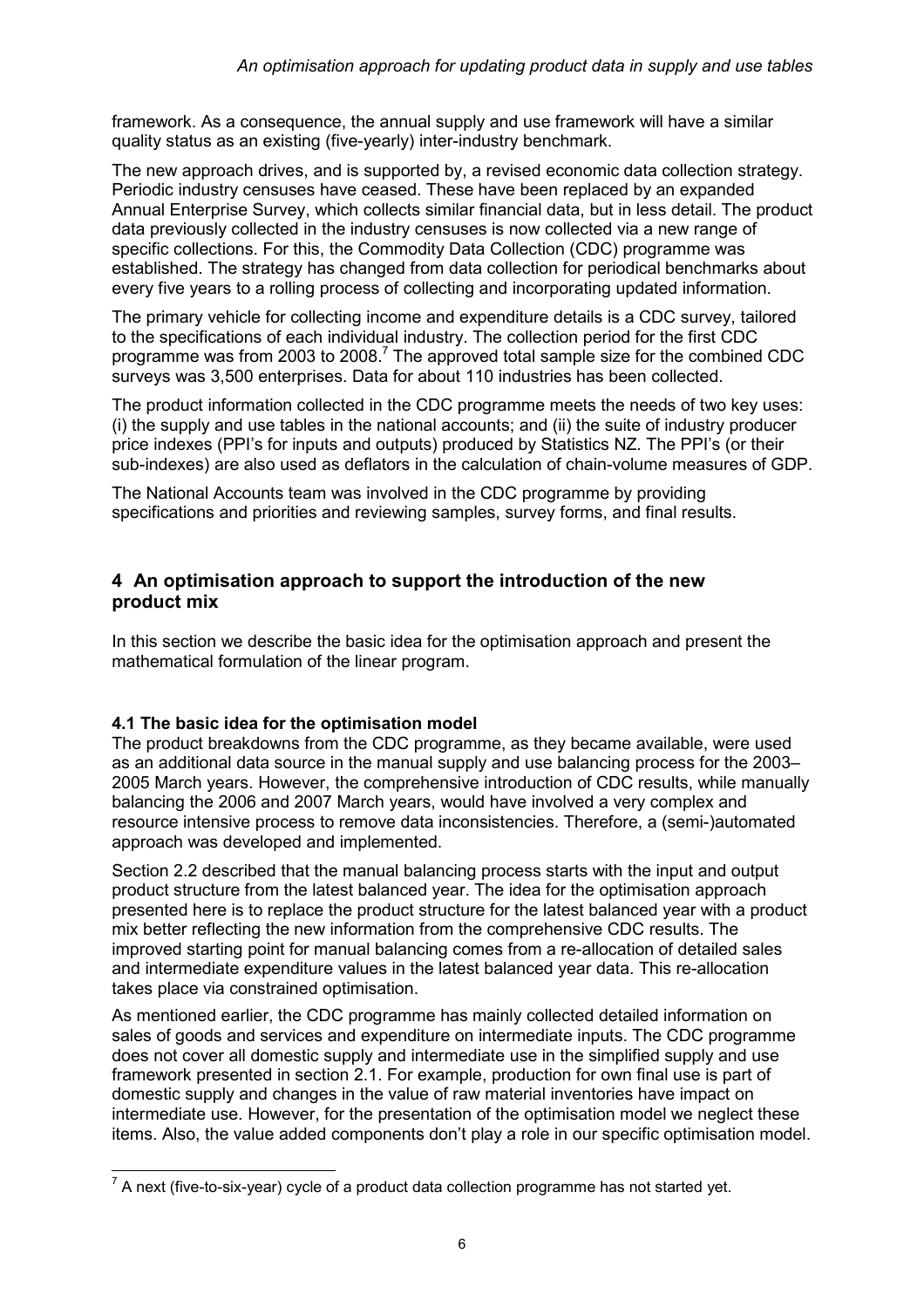# 4.2 Notation

The matrices

$$
S = \begin{bmatrix} s_{11} & \cdots & s_{1n} \\ \vdots & \vdots & \vdots \\ s_{m1} & \cdots & s_{mn} \end{bmatrix} \text{ and } U = \begin{bmatrix} u_{11} & \cdots & u_{1n} \\ \vdots & \vdots & \vdots \\ u_{m1} & \cdots & u_{mn} \end{bmatrix}
$$

contain the model's decision variables with the following notation:

 $S =$  domestic supply

 $U =$  intermediate use

 $m =$  number of products

 $n =$  number of industries

 $S^0$ =  $m \times n$  matrix containing the domestic supply values reflecting the (old) product structure from the latest balanced vear

 $U^0$  =  $m \times n$  matrix containing the intermediate use values reflecting the (old) product structure from the latest balanced year

 $S^1$ =  $m \times n$  matrix containing the domestic supply values reflecting the (new) product structure based on CDC data

 $U^1$  =  $m \times n$  matrix containing the intermediate use values reflecting the (new) product structure based on CDC data

- $\overline{S} = \left[ \overline{S}_1, \ldots, \overline{S}_n \right]$  = row vector of column totals of  $S^0$  and  $S^1$  $\overline{U} = \left[ \overline{U}_1, \ldots, \overline{U}_n \right]$ = row vector of column totals of  $\overline{U}^{\, 0}$  and  $\overline{U}^{\, 1}$
- $\overline{M} = \left[ \overline{M}_1, \ldots, \overline{M}_m \right]^{\!\! T}$  = column vector of imports for the  $m$  products
- $\overline{F} = \left[ \overline{F}_1, \ldots, \overline{F}_m \right]^T$  = column vector of final expenditure values for the  $m$  products

Figure 2 shows the matrix notation for the optimisation model in the context of the simplified supply and use framework as presented in figure 1.

| Final<br>Output by<br><b>Industry</b><br><i>Imports</i><br>purchases<br>demands<br>n<br><i>industries</i><br>Output by<br><b>Products</b><br>consumed<br>m<br>$\overline{F}$<br>S<br>U<br>M<br>products | Figure 2: Matrix notation for the optimisation model in the supply and use framework |  |  |  |  |  |  |  |  |  |  |  |  |
|---------------------------------------------------------------------------------------------------------------------------------------------------------------------------------------------------------|--------------------------------------------------------------------------------------|--|--|--|--|--|--|--|--|--|--|--|--|
|                                                                                                                                                                                                         |                                                                                      |  |  |  |  |  |  |  |  |  |  |  |  |
|                                                                                                                                                                                                         |                                                                                      |  |  |  |  |  |  |  |  |  |  |  |  |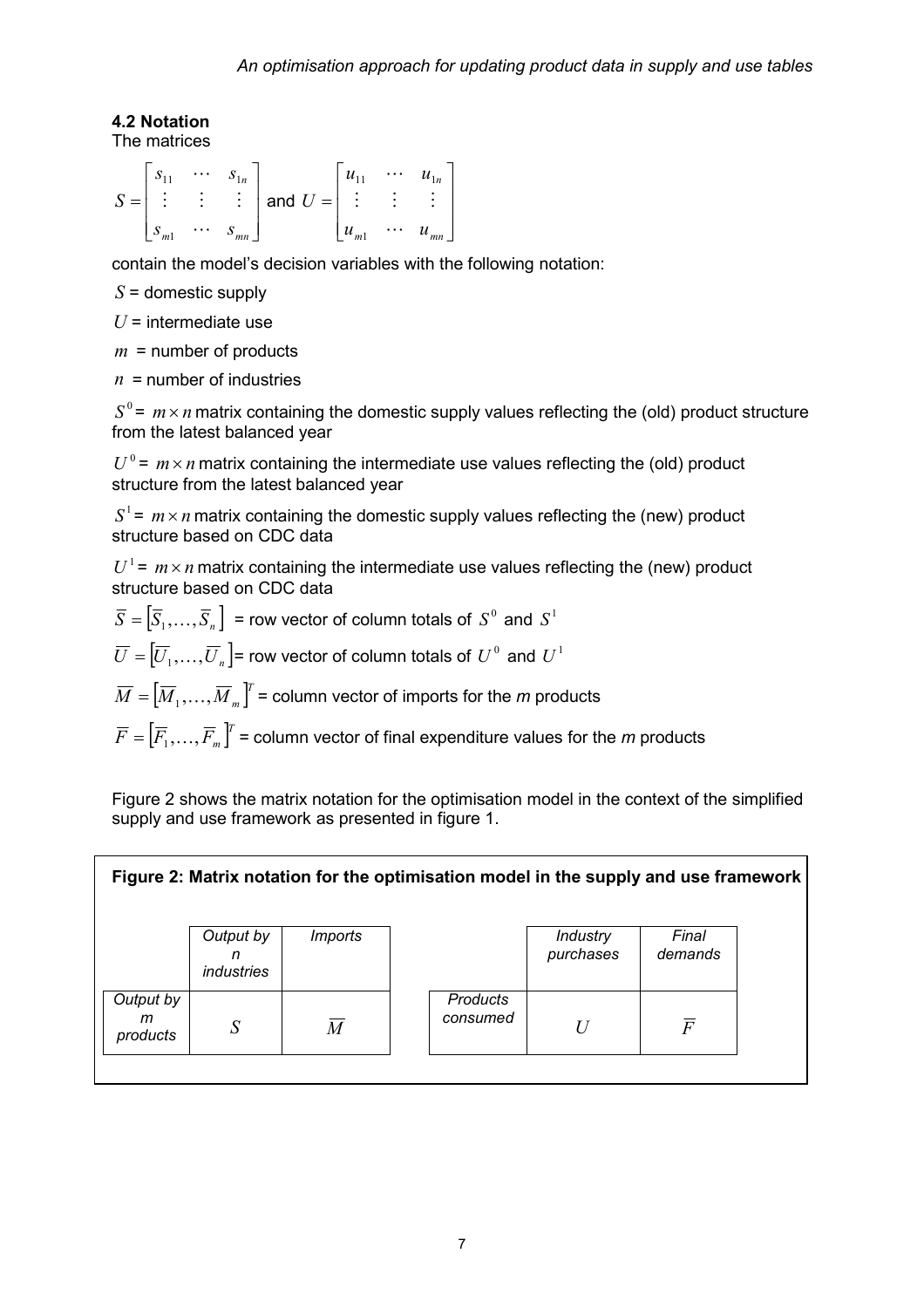#### 4.3 Model constraints and variable boundaries

The optimisation model is constrained by column and row totals and boundaries on the variables.

When re-allocating sales and expenditure values, industry (column) totals for supply and intermediate use must stay the same:

$$
\sum_{i=1}^{m} s_{ij} = \overline{S}_j \text{ for all } j = 1, \dots, n \text{ and } \sum_{i=1}^{m} u_{ij} = \overline{U}_j \text{ for all } j = 1, \dots, n
$$

Also, for each product (row) total supply must equal total use:

$$
\sum_{j=1}^{n} \left( s_{ij} - u_{ij} \right) = \overline{F}_i - \overline{M}_i \text{ for all } i = 1, \dots, m
$$

To control the results of the optimisation procedure we introduce specific boundaries for the variables. For all variables, 'old' and 'new' values are available. The old values reflect information from the latest balanced year. Although they may not be fully up to date, they have gone through a process of data collection, analysis, and balancing, and are consistent with other information in the supply and use framework. The new values have been collected relatively recently, and we assume they are up to date. They have been analysed, but not yet in the supply and use framework (see section 5 for more details). So there is potential for inconsistencies when using the CDC information. For example, for a specific product, total use in the CDC data doesn't match total supply.

Both the previous and the new values for the product mix have margins of error. However, if a compromise solution is needed we choose the previous and new values as variable boundaries:

$$
\min \{s_{ij}^0, s_{ij}^1\} \le s_{ij} \le \max \{s_{ij}^0, s_{ij}^1\} \text{ and}
$$
  

$$
\min \{u_{ij}^0, u_{ij}^1\} \le u_{ij} \le \max \{u_{ij}^0, u_{ij}^1\} \text{ for all } i = 1, ..., m \text{ and } j = 1, ..., n
$$

We assume all values in  $S^0, S^1, \, U^0$ and  $\,U^1$  are non-negative. Note that the values in  $\,S^0$ and  $U^0$  for the decision variables in S and U satisfy all constraints and boundaries. The optimisation problem, for which the objective function will be introduced in section 4.4, always has a feasible and optimal solution.

When for a specific industry  $i$  no CDC information is available, we set:

 $s_{ij}^1 = s_{ij}^0$  and  $u_{ij}^1 = u_{ij}^0$  for all  $i = 1, \ldots, m$ 

With the variable boundaries introduced above, this means that the optimisation variables for industry  $j$  are fixed:

$$
s_{ij} = s_{ij}^0
$$
 and 
$$
u_{ij} = u_{ij}^0
$$
 for all  $i = 1, ..., m$ 

So the matrices  $S^1$  and  $U^1$  contain the most up-to-date available information about the product structure.

#### 4.4 The objective function

The aim of the optimisation is to get as close as possible to the product structure as reflected in the CDC information, given the constraints and boundaries introduced in the previous section. We want to move the variables in the right direction.

There are various options for the choice of an objective function. The sum of weighted squared differences results in a quadratic program and is often used as a distance metric. For reasons of computational efficiency and integration of the optimisation procedure in the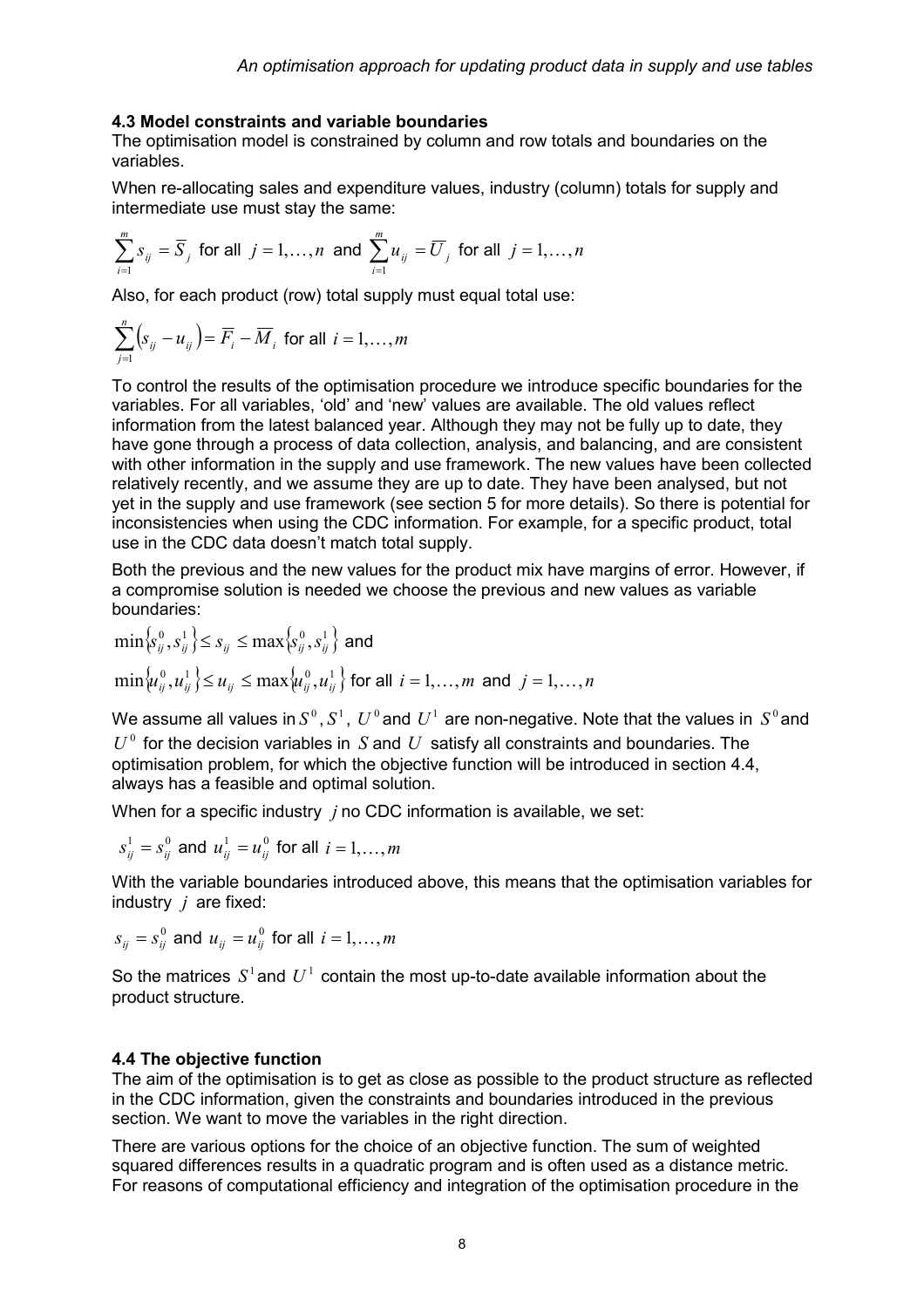current supply and use systems, we have used a linear objective function similar to weighted absolute differences.

To shorten the notation, we combine and order the supply and use variables in  $S$  and U (and the values in  $S^0$ ,  $U^0$ ,  $S^1$  and  $U^1$ ) in vectors:

 $(x = (s_{11}, s_{21}, \ldots, s_{mn}, u_{11}, u_{21}, \ldots, u_{mn}) = (x_1, \cdots, x_{2mn})$  = the vector of decision variables

 $x^0$  = the corresponding vector of values reflecting the old product structure

 $x^1$  = the vector of values reflecting the most up-to-date information for the product structure

The distance between the vector of optimisation variables  $x$  and the target vector  $x^1$ , measured as the sum of weighted absolute differences

(with weight factors  $w_i$  for variables  $x_i$ , which will be explained later), can be written as:

$$
\sum_{i=1}^{2mn} w_i \left| x_i - x_i^1 \right|
$$

The minimisation of this non-linear function is equivalent to a linear program. For this, additional variables to distinguish positive and negative variations need to be included in the linear program (see for example Gonin & Money (1989)).

However, making use of the variable boundaries introduced in section 4.3 (  ${\min}\{x_{ij}^0,x_{ij}^1\}\leq x_{ij}\leq {\max}\{x_{ij}^0,x_{ij}^1\}$  for all  $\,i=1,\ldots,m\,$  and  $j=1,\ldots,n$  ), an alternative objective function without additional variables can be derived:

$$
\min_{x} \sum_{i=1}^{2mn} w_i |x_i - x_i^1| = \min_{x} \left( \sum_{\{i: x_i^0 \ge x_i^1\}} w_i (x_i - x_i^1) + \sum_{\{i: x_i^0 < x_i^1\}} w_i (x_i^1 - x_i) \right) = \min_{x} \left( \sum_{\{i: x_i^0 < x_i^1\}} w_i x_i + \sum_{\{i: x_i^0 < x_i^1\}} (-w_i x_i) + C \right)
$$

with a constant term  $\left\{ i:\frac{1}{x_i^0\geq x_i^1}\right\}$  $(-w_i x_i^1)$  +  $\sum (w_i x_i^1)$ .  $\left\{ i:\frac{1}{x_i^0 < x_i^1} \right\}$  $\sum_{\mathbf{x}_i^0 \geq \mathbf{x}_i^1} \left( -\,w_i^{} \mathbf{x}_i^1 \right) + \sum_{\substack{\{i : \mathbf{x}_i^0 < \mathbf{x}_i^0 \leq \mathbf{x}_i^1\} } }$  $=\sum_{\{i:x_i^0\geq x_i^1\}}\left(-\big|W_iX_i^1\right)+\sum_{\{i:x_i^0$  $1 \mid \nabla \mid_{u \in \mathcal{V}}$  $\{x_i^0 \ge x_i^1\}$   $\{i : x_i^0 < x_i^1\}$  $i^{\lambda_i}$   $\cdots$   $\sum$   $\binom{w_i \lambda_i}{i}$  $i: x_i^0 \geq x$  $C = \sum_{i=1}^{\infty} (-w_i x_i^1) + \sum_{i=1}^{\infty} (w_i x_i^1).$ 

By choosing weights  $w_i = \left| x_i^0 - x_i^1 \right|$  for all  $i = 1, \ldots, 2mn$  , the linear program gives higher priority to elements of the product mix which require a large update in absolute (\$) values. The constant term C has no impact on the optimal solution, so the objective function can then be written as follows:

$$
\sum_{i=1}^{2mn} \left(x_i^0 - x_i^1\right) \cdot x_i
$$

We have not systematically compared this specific objective function against alternatives. This function served our purpose of moving the variables in the right direction to improve the start situation for manual balancing. Higher weights are attached to variables which need a larger update, as suggested by the (reviewed) external data. $8$ 

 8 An initial experiment with an additional large weight factor in the objective function with the aim to 'lock' certain values proved unsuccessful, because other variables changed in an undesired manner.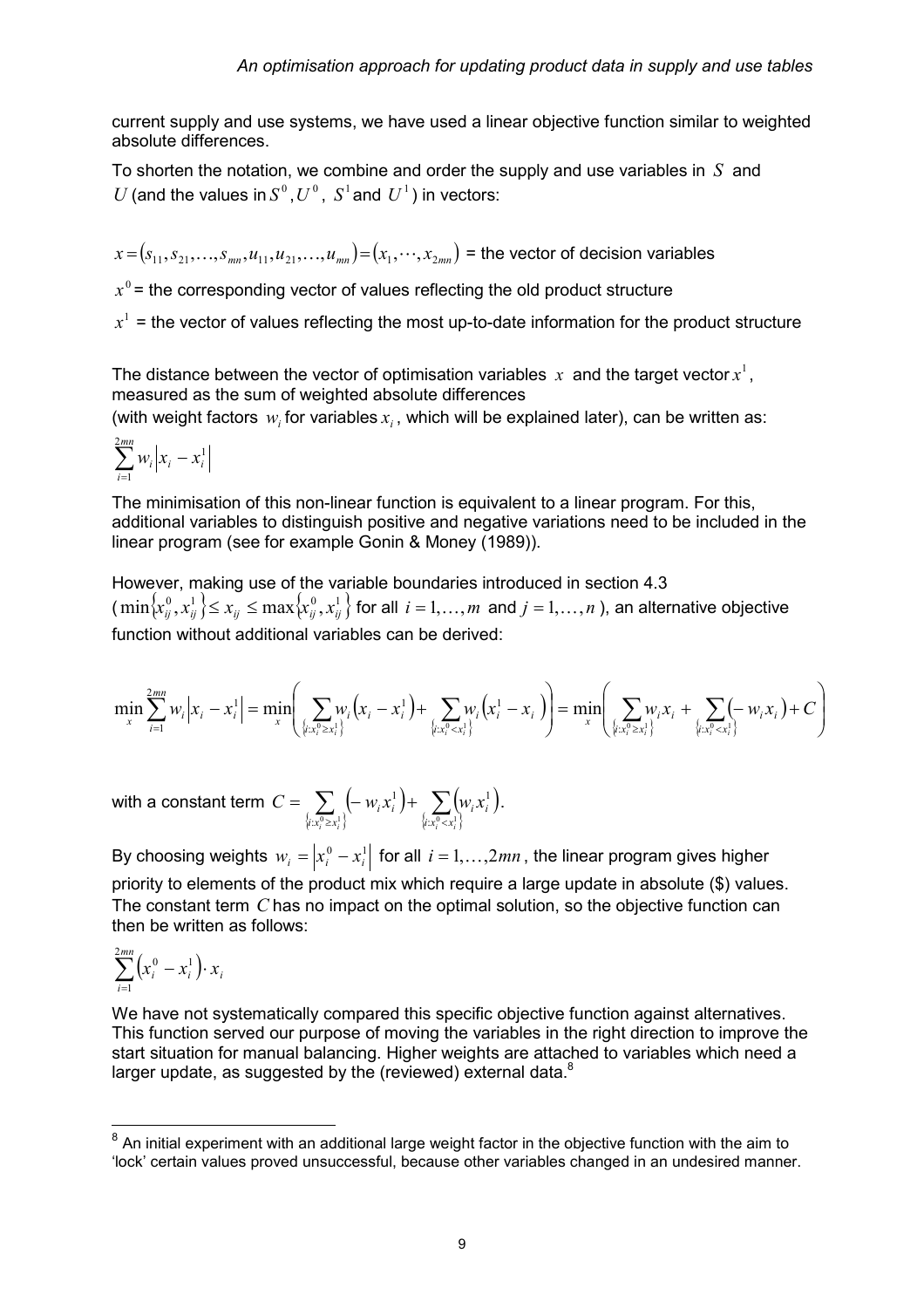Returning to the notation from section 4.2, the linear program which has been implemented can be summarised as follows:

| min                                                                                                                                                                                                            | \n $\sum_{s_{ij}, u_{ij}}^{m} \sum_{i=1}^{m} \sum_{j=1}^{n} \left( \left( s_{ij}^{0} - s_{ij}^{1} \right) \cdot s_{ij} + \left( u_{ij}^{0} - u_{ij}^{1} \right) \cdot u_{ij} \right)$ \n |
|----------------------------------------------------------------------------------------------------------------------------------------------------------------------------------------------------------------|------------------------------------------------------------------------------------------------------------------------------------------------------------------------------------------|
| subject to                                                                                                                                                                                                     | \n        (bounded optimisation variables targeting new information, and giving higher weight to larger shifts in the product mix)\n                                                     |
| \n $\sum_{i=1}^{m} s_{ij} = \overline{S}_{j}$ \n        for all $j = 1, ..., n$ \n        (industy totals for domestic supply are given)\n                                                                     |                                                                                                                                                                                          |
| \n $\sum_{j=1}^{m} u_{ij} = \overline{U}_{j}$ \n        for all $j = 1, ..., n$ \n        (industy totals for intermediate use are given)\n                                                                    |                                                                                                                                                                                          |
| \n $\sum_{j=1}^{n} \left( s_{ij} - u_{ij} \right) = \overline{F}_{i} - \overline{M}_{i}$ \n        for all $i = 1, ..., m$ \n        (supply and use balance for each product)\n                               |                                                                                                                                                                                          |
| \n $0 \leq \min \left\{ s_{ij}^{0}, s_{ij}^{1} \right\} \leq s_{ij} \leq \max \left\{ s_{ij}^{0}, s_{ij}^{1} \right\}$ \n        for all $i = 1, ..., m$ and $j = 1, ..., n$ \n        (variable boundaries)\n |                                                                                                                                                                                          |
| \n $0 \leq \min \left\{ u_{ij}^{0}, u_{ij}^{1} \right\} \leq u_{ij} \leq \max \left\{ u_{ij}^{0}, u_{ij}^{1} \right\}$ \n        for all $i = 1, ..., m$ and $j = 1, ..., n$ \n        (variable boundaries)\n |                                                                                                                                                                                          |

## 5 Integration of the optimisation model in the balancing process

In this section, we describe the steps added to the balancing process to integrate the optimisation model and present some process results.

#### 5.1 Additional steps in balancing process

The linear program presented in the previous section has been integrated in the usual supply and use balancing process. As described earlier, the optimisation re-allocates the product mix in the latest balanced year (2005) towards a structure that is a better reflection of the recently collected product data (in 2003–2008). This is the starting point for manual balancing (2006 and 2007). In the balancing process as described in section 2.2, three steps were added between the usual industry and product analysis, and manual supply and use balancing:

- 1. Industry review: Adjusting CDC survey results to improve relevance and plausibility of the product mixes for each industry.
- 2. Product review: Removing large and obvious imbalances in the new product structure.
- 3. Optimisation review: Analysing the results from the linear program and further improving the plausibility of the product data in an iterative process.

Parallel supply and use systems to the production system were set up to support steps 2 and 3. The linear program was implemented in SAS version 8.2, using mainly PROC SQL and PROC IML to prepare and process data and PROC LP to solve the linear program itself. Manual interventions were loaded into the system via spreadsheets. The number of variables in the program was about 90,000 (127 industries and 356 products) and the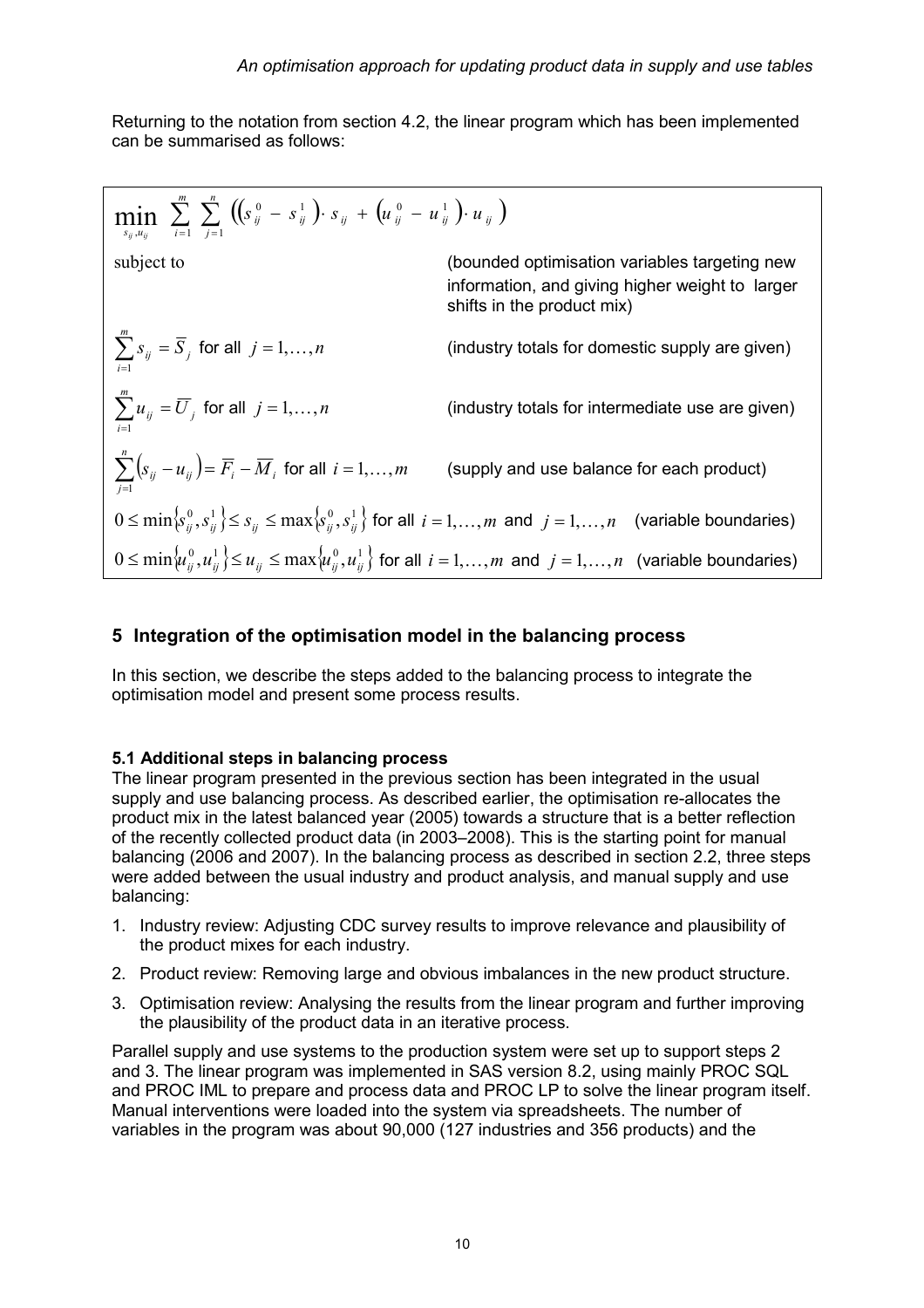number of constraints 610. $^9$  Only about 13,700 variables were relevant, so the linear program has been set up in a sparse data format. The run time for the optimisation was approximately 3-4 minutes on a PC (with 2.66 GHZ and 2GB RAM).

In step 1 above, National Accounts analysts reviewed the CDC results by industry and made adjustments where necessary to ensure the external data was representative for the years to be balanced (2006 and 2007). For example, statistical units (kind of activity units) may have ceased production in New Zealand recently. If the relevant CDC survey took place prior to 2006, the resulting industry product mix for outputs and inputs may need to be revised.

Secondly, a parallel supply and use system for 2006 and 2007 was filled with a product structure according to the (revised) data. An analysis by groups of products took place. The aim was to discover and remove obvious inconsistencies that could reduce large supply and use imbalances in the system. An example is the reporting of supply and use of a product across multiple industries under different classification codes.

The first two steps have improved the quality of the external data to be introduced in the supply and use framework. In the notation from section 4, vector  $x^1$  has been adjusted, changing the variable boundaries for the optimisation procedure.

The third step was the interactive use of the linear program. Imbalances in the supply and use system based on the optimised product structure were analysed, leading to further adjustments to the variable boundaries. The linear program was very useful in instances where the use of minor input products was underreported in CDC surveys. In case of higher total supply values, and positive values for the relevant input products in the previous data, the linear program corrected the intermediate use side.<sup>10</sup>

Aim of the optimisation process was to achieve a situation that was similar to the starting point for manual balancing in past years.

### 5.2 Process results

A measure we use for the total imbalance is the sum of the absolute values of imbalances for all products in the supply and use system. The ratio of this measure and the value of total use gives a relative measure of the total imbalance. Although it varies across years, we usually started manual balancing with an imbalance of roughly 5 percent. The manual balancing process reduces this to about 1 percent. The remainder is balanced with the automated iteration procedure.

The process described in section 5.1 allowed some comparisons between different start situations. The previous product structure from the 2005 March year (vector  $x^{\scriptscriptstyle 0}$  ), as starting point for manual balancing the 2006 and 2007 March years, provided a relatively small imbalance of about 5 percent, but did of course not reflect the new product structure. With the initial new product structure as starting point, prior to any revisions to the new data for subsequent runs of the linear program (initial vector  $x^1$ ), the imbalance was more than 20 percent for the 2006 and 2007 March years, indicating major consistency issues in the data.

We aimed to reduce this to about 5 percent with the optimisation approach before starting the usual manual balancing activities in the supply and use production system. This goal was achieved with a 4 percent imbalance for 2006 and 6 percent for 2007.

enties and the mattem of the mattem of the mattem of the mattem of the some industries were split for different sectors and market/non-market production. The full product the solid product classification has 356 groups, in practice we use around 320.

The data sources for these minor input products in the previous data are probably the periodic industry censuses. When applying the optimisation approach in subsequent years for (small) CDC surveys, the variable boundaries for the relevant product could converge to a zero value. In future data collection and analysis, this needs to be taken into account.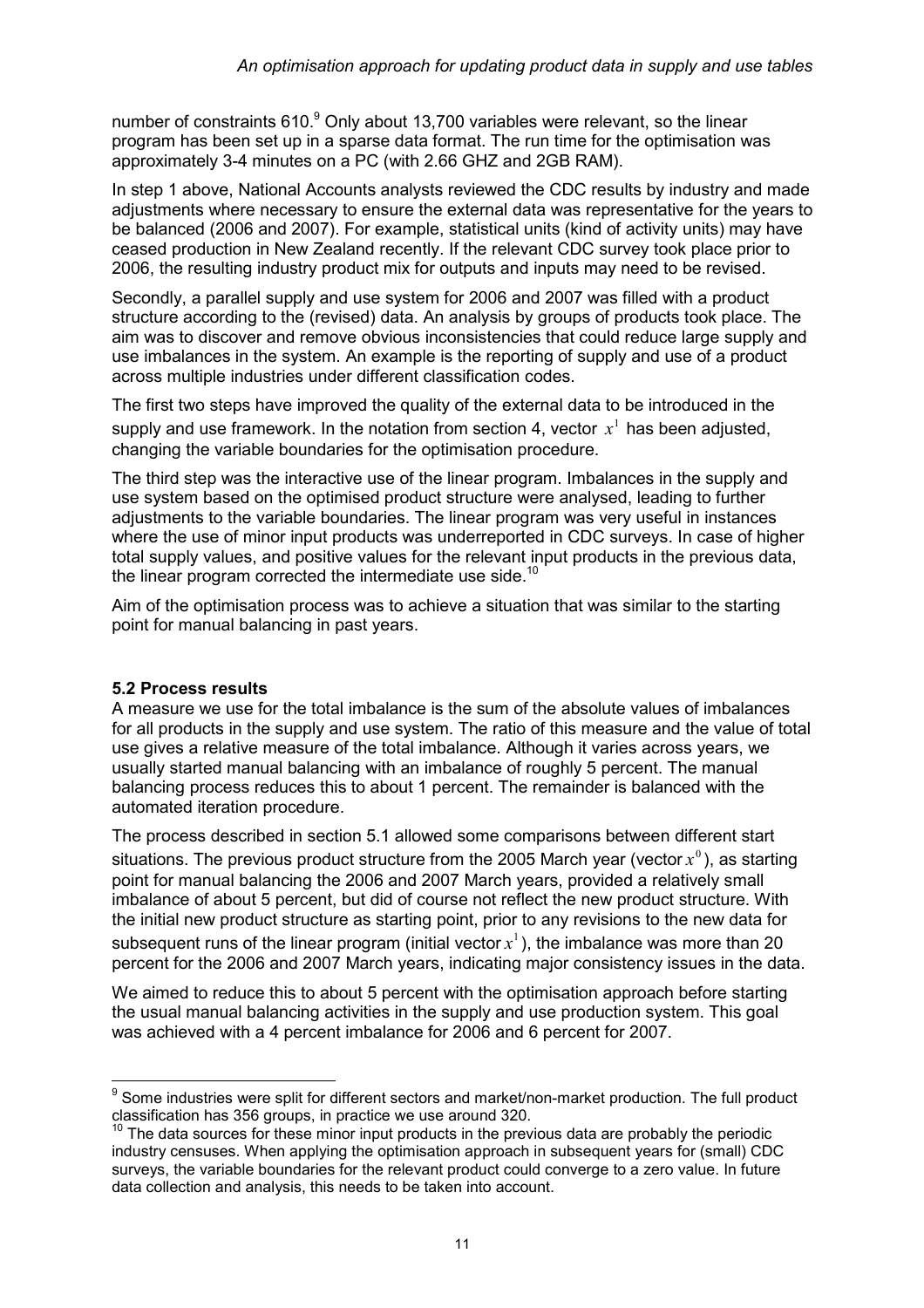Almost half (approximately 8 percent) of the reduction in the imbalances can be directly attributed to the linear program. The rest is achieved via manual interventions in the variable boundaries and other adjustments in the supply and use system. However, many decisions were also informed by analysis of the optimisation results.

How close did the final optimised variables (vector  $x$ ) get to the projected product mix (that is the vector  $x^1$  in the last run with the linear program)? About 52 percent of the projected values were achieved exactly. The optimal value was within a one million dollar (NZ\$1m) range for 72 percent and within NZ\$10m for 91 percent of all 13,700 relevant variables. Only 85 cells or 0.6 percent of the variables were more than NZ\$100m away from the goal. These have been further investigated in manual balancing. To put these numbers in the context of the New Zealand national accounts: total industry output for the March year 2005 was about NZ\$ 308 billion.

# 6 Conclusion and outlook

Our specific optimisation approach to introduce an updated product mix in a supply and use framework has been successful in practice. The optimisation model was integrated in the balancing process, allowing an effective and efficient combination of automated and manual balancing techniques.<sup>11</sup>

The linear program we have used could be extended with variables in final demand categories if new external data becomes available. Also, variable industry totals could be brought into the optimisation to further improve the start point for manual balancing, although first experiments have indicated that this comes at a cost of much longer run times. A newly available SAS version in the production environment of NZSNA, containing interior-point algorithms, and running the optimisation on a server instead of PC would probably make quadratic objective functions an interesting alternative to investigate. In future work, we could also look at weights reflecting reliability of the data, and variable boundaries taking error margins in the data into account.

Our focus at the moment is on implementing a new industry classification (Australia and New Zealand Standard Industrial Classification, ANZSIC) in the NZSNA. A new product classification will be introduced as well. The sample design in the CDC programme was based on the old industry classification ANZSIC 1996, but the new industry classification ANZSIC 2006 was taken into account. Currently the ANZSIC 1996 based product structure is being converted to an ANZSIC 2006 basis. The first National Accounts release on the new basis is scheduled for November 2011. After the new classifications have been implemented we will be looking at extending our framework with supply and use balancing in volume terms. When a new product data collection programme based on ANZSIC 2006 will start and in what form has not yet been confirmed. In future, we continue aiming to find the right 'balance' of interventions by skilled analysts and automated procedures.

# Acknowledgements

The author is thankful to numerous people at Statistics New Zealand providing valuable comments on earlier versions of this paper.

 $11$  For our external users the updated product structure is unfortunately not visible yet, as we have yet to release an update of detailed supply and use tables (and input-output tables) in basic prices. Our current core systems do not facilitate an easy transformation from producers' to basic prices.